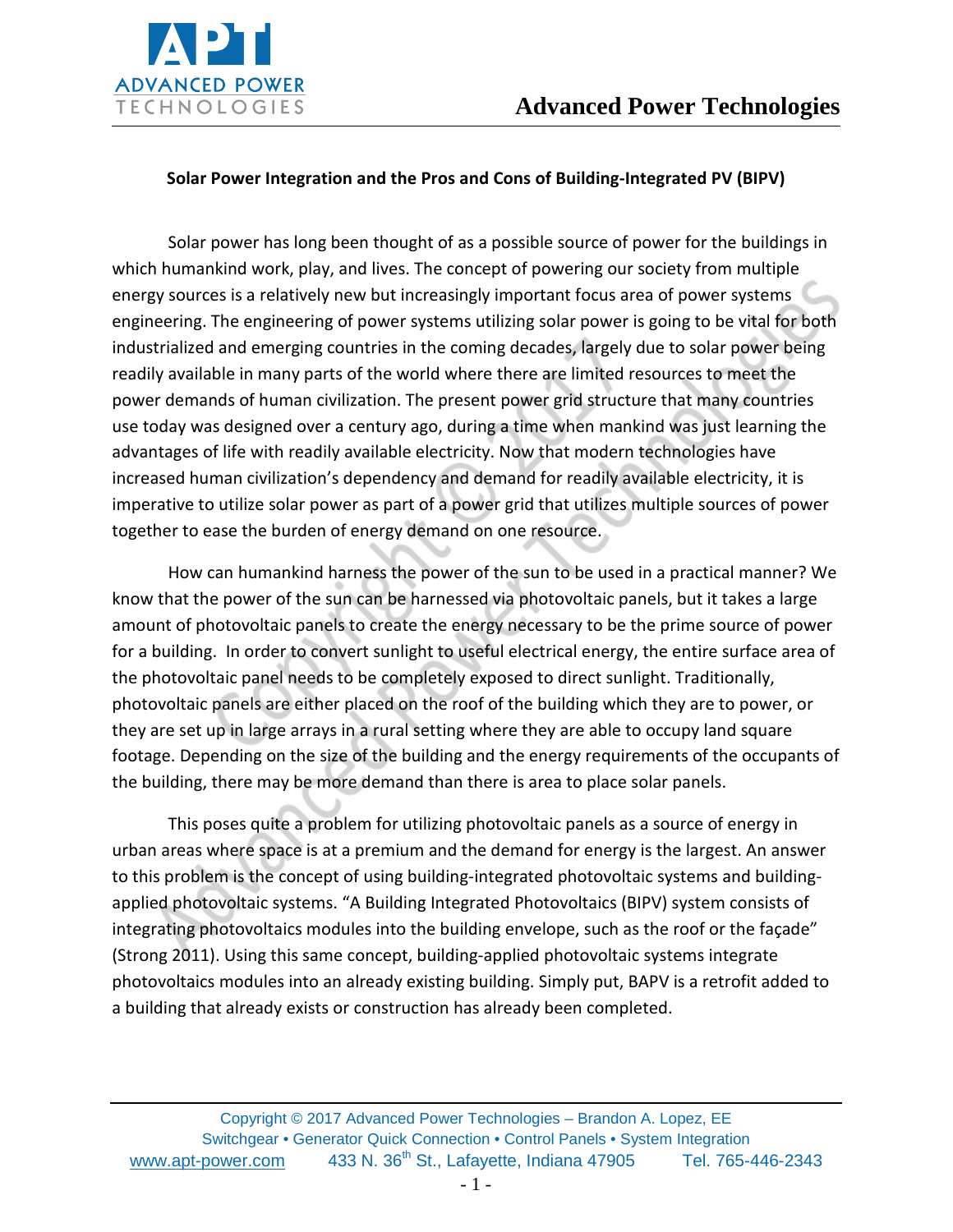

By using photovoltaic material as part of the construction materials used in the construction of the building, building designers are essentially creating a scenario in which the building's structural materials are able to generate electricity and curb the need for a traditional utility source. This essentially makes the building its own distributed generation resource which can be used in conjunction with a utility to meet the demands of occupants.

The concept of building-integrated photovoltaic systems has been around for roughly 35 years with development beginning in the late 1970s. The U.S. Department of Energy (DOE) began sponsoring projects and collaborating with the private industry sector to advance distributed PV systems by integrating photovoltaic materials with building materials (James et al. 2011). In the 1980s, the first prototype PV shingles were created but met with many technical challenges. It is only within the last two decades that PV material efficiency has increased to a point to be practical for commercialized use. The commercialization of innovative BIPV products in the United States began with the DOE program "Building Opportunities in the U.S. for Photovoltaics" (PV:BONUS) in 1993 (James et al. 2011). The objective of the PV:BONUS program was to develop technologies and business arrangements that would integrate photovoltaics into buildings cost-effectively (Eifert and Kiss 2000).

Several different types of new technologies emerged from the PV:BONUS projects which soon became commercially available. These include the following: AC photovoltaic module and curtain wall application, architectural PV glazing system, dispatchable PV peak-shaving system, PV-integrated modular homes, and rooftop BIPV standing-seam systems.

AC Photovoltaic Module and Curtain Wall Application was "a large-area PV module with a dedicated, integrally mounted, direct current (DC) to alternating-current (AC) power inverter" (Haley 2011).

The architectural PV glazing system was a large-area thin-film PV module, either opaque or semitransparent, with a high-absorptance metal pan behind the panel to heat air. Fans operated by the electricity produced by the PV modules drew the heated air into an air-towater heat exchanger which heats water and reduces the energy required to heat water for the building to use (Haley 2011). When sunlight is hitting the PV modules, a great deal of heat is produced just as heat is produced when sunlight heats any surface. This heat decreases the operating efficiency of PV modules. With the fans drawing heat from the modules to heat the water, the modules are able to heat water, and produce more electricity for use in other loads.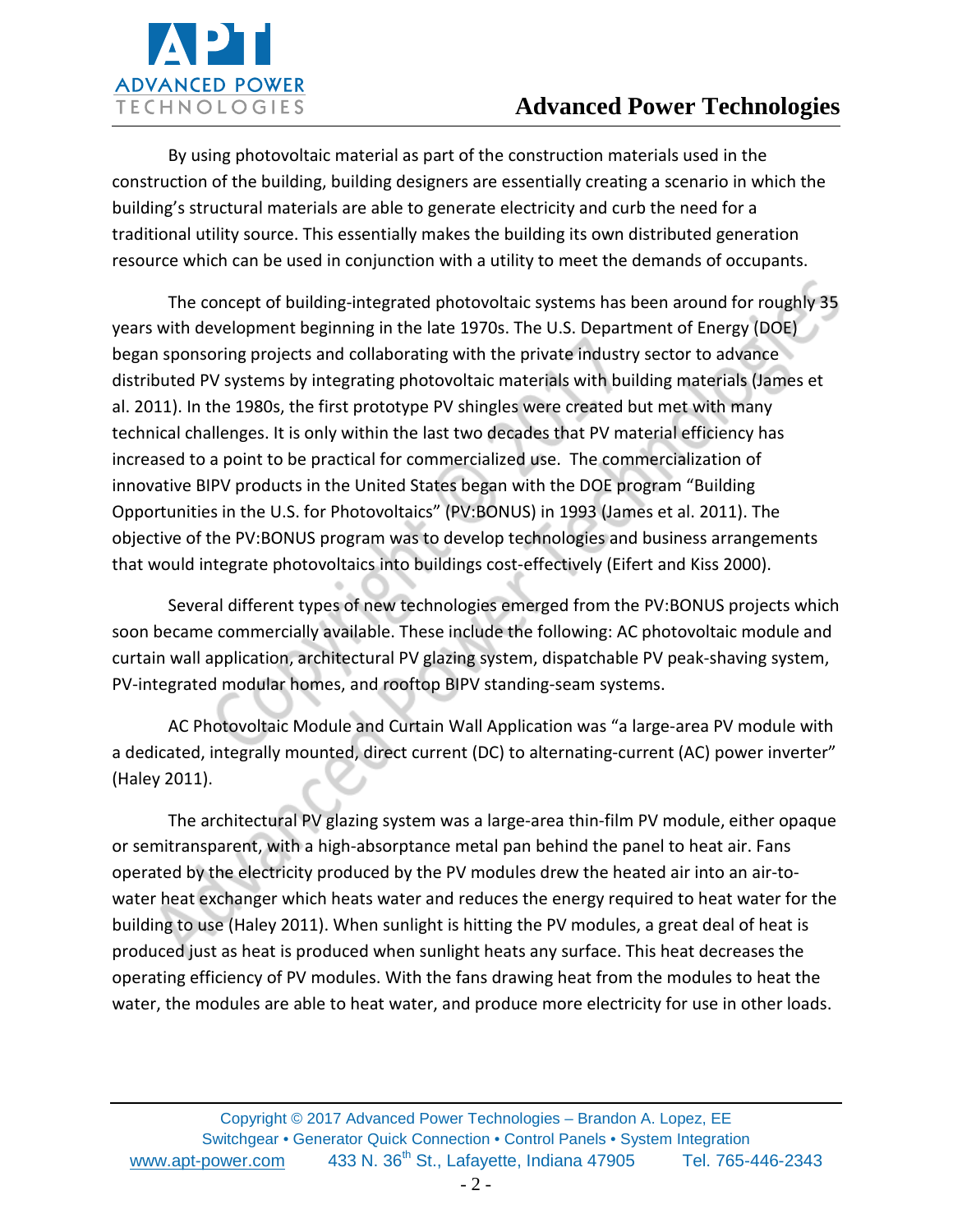

A dispatchable PV peak-shaving system utilized a battery system to curb energy demand during peak demand periods, even if peak demand was not during a time of peak energy production (Haley 2011). This type of system was developed primarily for commercial use and saves on building utility costs when energy production rates are highest.

Building homes in a factory that featured a factory integrated PV system was the aim of the PV-Integrated Modular Homes. The idea was to reduce the overall cost of the home to offset the higher cost of including the PV system (Haley 2011). The savings of building the homes in a factory kept the overall cost of the home similar to that of a home that is built on site.

The rooftop photovoltaic system introduced the use of amorphous-silicon modules that either replace traditional asphalt shingles, or laminated onto metal standing-seam room modules (Haley 2011). This type of BIPV system was targeted for use in residential and light commercial applications.

After a positive experience with the first program of its kind, the DOE funded an additional program in 1997 which ran through the 2000s and came to be known as PV:BONUS two. PV:BONUS two included projects of the following categories: glazing products, roofing materials, PV/Thermal (PV/T) hybrid systems, and an "other" category consisting inverter technology fire retardancy investigations, and development of a "mini-grid" (Haley 2011). The projects undertaken in PV:BONUS two were to be completed in three phases that included a concept design and building planning phase, a product and business development phase, and a commercial product demonstration phase (Hayter and Martin 1998).

In 2005, the largest commercial solar facade in Europe, CIS Tower, was put into service. The building is wall cladded in 7,244 BAPV modules of which 4,898 80 W modules are live and generating 333,000 kWh of electricity for the building annually (Solarcentury.com).

As a result of the backing of the DOE, an environment which fostered open communication and business partnerships was created among PV manufacturers, building material suppliers, and architects. This open communication is still on going and works to address problems with BIPV technologies as well as bring new lower cost products into the market (James et al. 2011).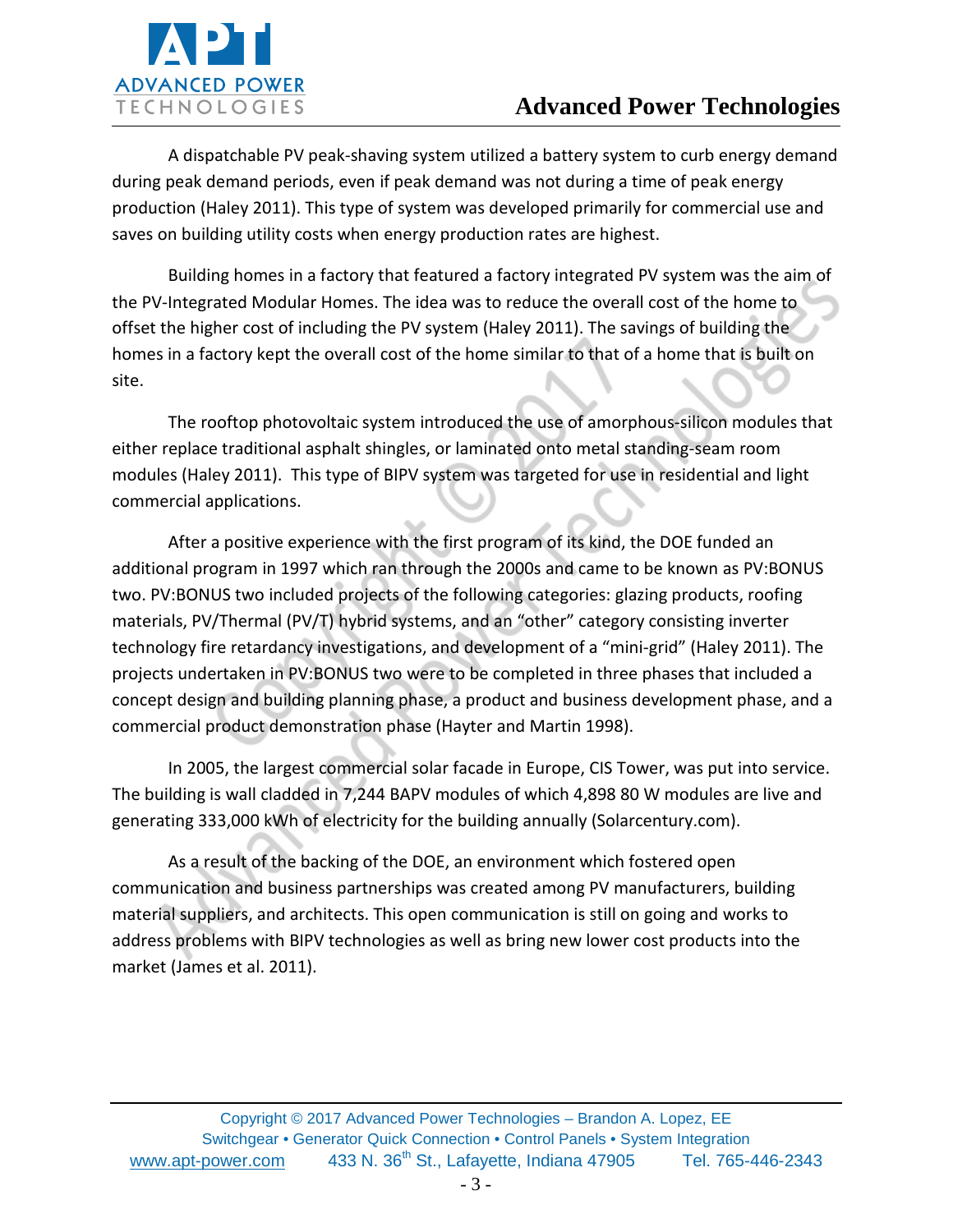

With building-integrated photovoltaics making large strides over the last two decades and the continued pushing of "green" initiatives, it is important to look at the required balance of system (BOS) components to support BIPV systems. There are two types of systems that need to be considered when discussing BIPV. One type of BIPV system is a stand-alone system and the other is a grid connected BIPV system. A complete BIPV system includes the following components: PV modules, a solar combiner box, an array disconnect, a charge controller and power storage system (for stand-alone systems), power conversion equipment (inverter), backup power supplies (if applicable), and a building power distribution system. Figure 1 illustrates the principal BOS components for a grid-connected BIPV System.





The PV modules used as building materials commercially available today come in two forms. Thick single or poly-crystalline silicon wafer based products are one option. A second building material type is thin-film amorphous silicon. Each have application specific advantages and disadvantages as detailed by Tables 1 and 2 below (Weliczko 2008).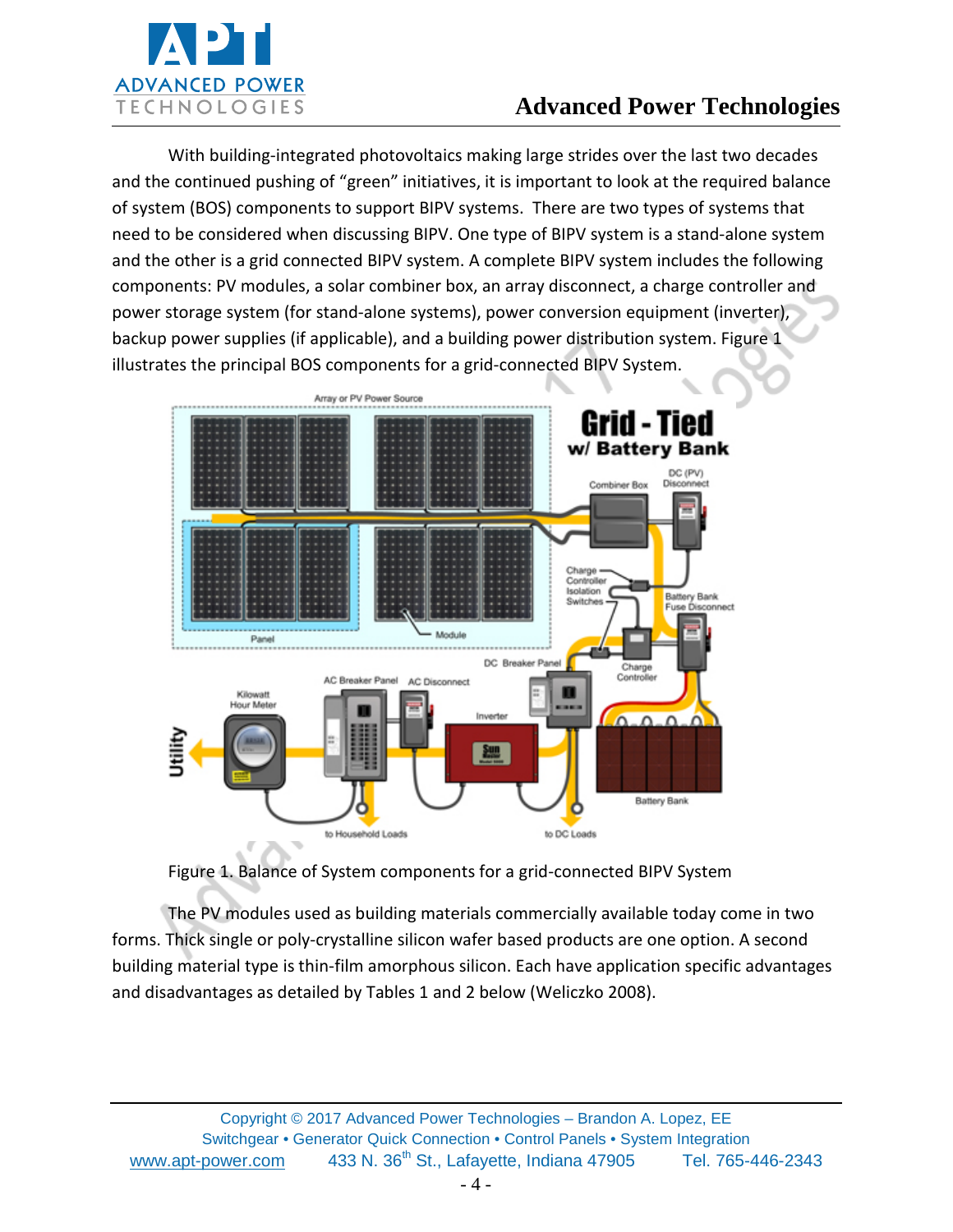

| <b>Crystalline Silicon</b>                  | a-Si Thin-Film                                          |
|---------------------------------------------|---------------------------------------------------------|
| Highest power per area                      | <b>Output less affected</b><br>by temperature           |
| Requires less racking<br>& support material | Less manufacturing<br>materials used                    |
| Fewer modules means<br>lower shipping costs | Lower cost<br>per watt                                  |
| Large number of<br>module choices           | Good aesthetics for<br>building-integrated applications |
| <b>Greatest inverter flexibility</b>        | Less embodied energy<br>(faster energy payback)         |
|                                             | Non-glass substrates possible                           |
|                                             | More shade tolerant                                     |

#### Table 1. Advantages of Crystalline Silicon vs. a-Si Thin Film PV Modules

Table 2. Disadvantages of Crystalline Silicon vs. a-Si Thin Film PV Modules

|  | <b>Crystalline Silicon</b>                     | a-Si Thin-Film                             |
|--|------------------------------------------------|--------------------------------------------|
|  | Higher cost per watt                           | Lower power per area                       |
|  | <b>High temperatures</b><br>affect output more | Takes months to<br>stabilize output        |
|  | Low shade tolerance                            | Twice as much rack<br>material required    |
|  | Individual cell visibility                     | More modules mean higher<br>shipping costs |
|  |                                                | Lower series-string<br>capacity            |
|  | Less suitable for<br>battery charging          |                                            |
|  |                                                | Requires more<br>combiner boxes            |
|  |                                                | Limited inverter flexibility               |
|  |                                                | Fewer module<br>manufacturer choices       |

From the advantages and disadvantages shown in tables 1 and 2 for crystalline silicon, it can be concluded that builders and BIPV customers would generally want to use c-Si solutions in light commercial or residential roofing applications where surface area space is at a premium and shading is at a minimum. Conversely, a-Si Thin Film technologies would best be applied in large commercial and high-rise applications, especially in urban areas. This is due to many factors including better aesthetics, lower costs per watt, and being more shade tolerant. These characteristics make a-Si Thin Film technologies more suitable to be used on the facades of buildings where more shading is probable as a function of the time of day and season. Using a-Si Thin Film photovoltaics on the façade of a large building would also make up for the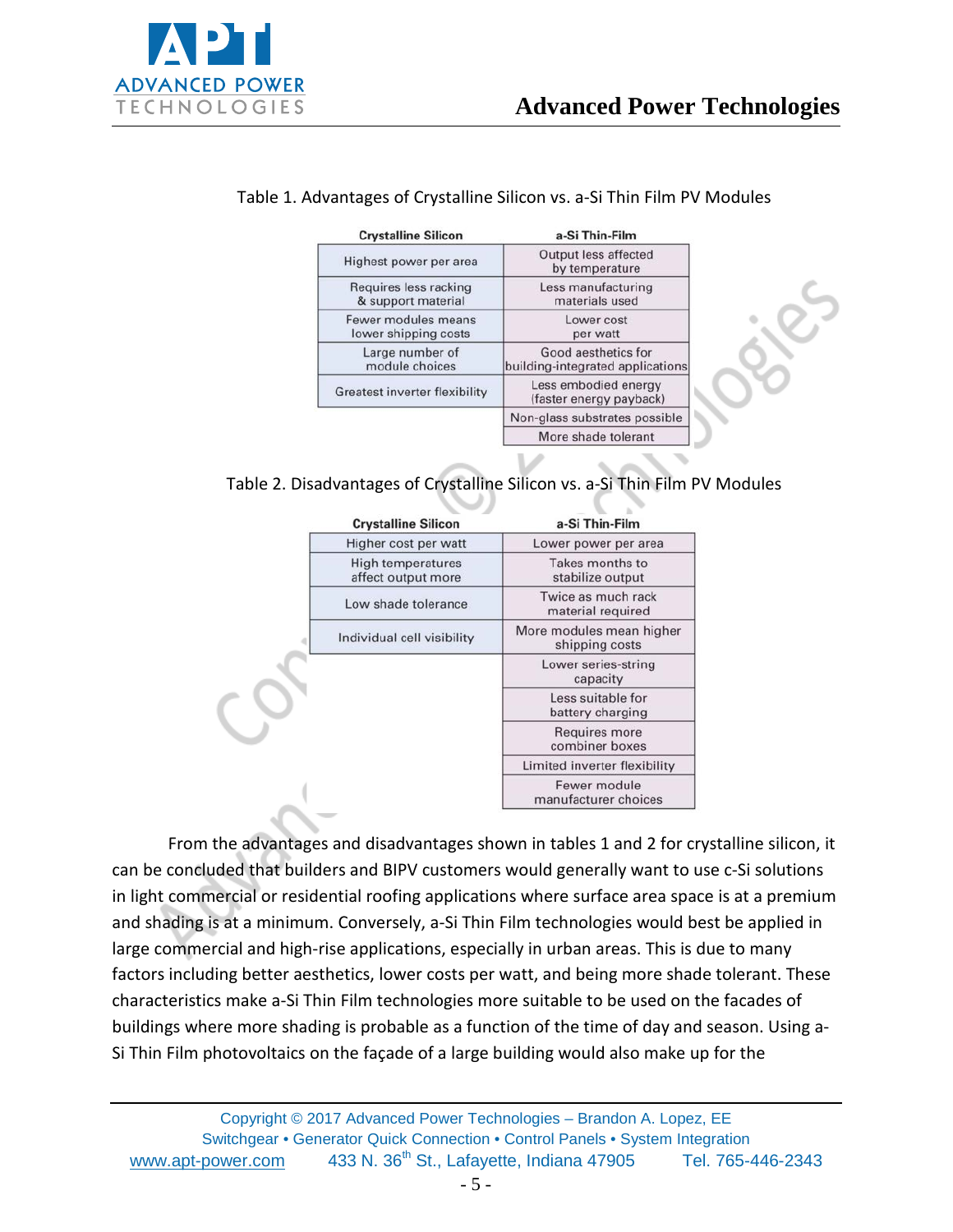

disadvantage of having a lower power per area by using more modules than would be possible by only using roof mounted PV.

In large BIPV applications, a combiner box is installed between the PV modules and the power conditioner. It allows for the connection of several strings of PV modules in parallel (Schneider-electric.com 2015). These combiner boxes also may contain fusing for individual series strings of PV modules as well as lightning surge arrestors. This serves as a first line of disconnect, if there is a fault condition with a string of PV modules or the PV array is damaged from weather. PV arrays must have a disconnecting means to isolate the inverter from the PV power source, according to the National Electric Code, section 690.15. Overcurrent protection must be included if there are three or more PV array strings (Regello 2012). For large commercial applications, this is typically a DC rated four pole insulated case circuit breaker which comes before the battery system (if applicable).

In stand-alone BIPV systems, it is essential to incorporate a battery system with a charge controller into the system. The battery system is utilized to provide power to loads during time in which sun light is unavailable. It can also be utilized as a means of voltage regulation. Figure 2 below illustrates the flow of current generated by a stand-alone PV distributed generation system. In both types of BIPV systems, it is necessary to regulate the power into and out of the battery storage bank (Strong 2011). The most common batteries found in BIPV systems are either lead-acid (Pb-acid) or nickel cadmium (NiCad) (Architectural Energy Corporation). Leadacid battery systems are typically much less expensive than NiCad, but NiCad batteries have a longer life expectancy. To charge the battery system, charge controllers block reverse current from the battery system and prevent battery overcharge (wholesalesolar.com). Charge controllers can manage the power generated by PV modules by deciding whether or not to store energy in the battery system or bypass it to prevent overcharging. If a battery system is bypassed or does not exist in the BIPV system, the generated power is sent to an inverter.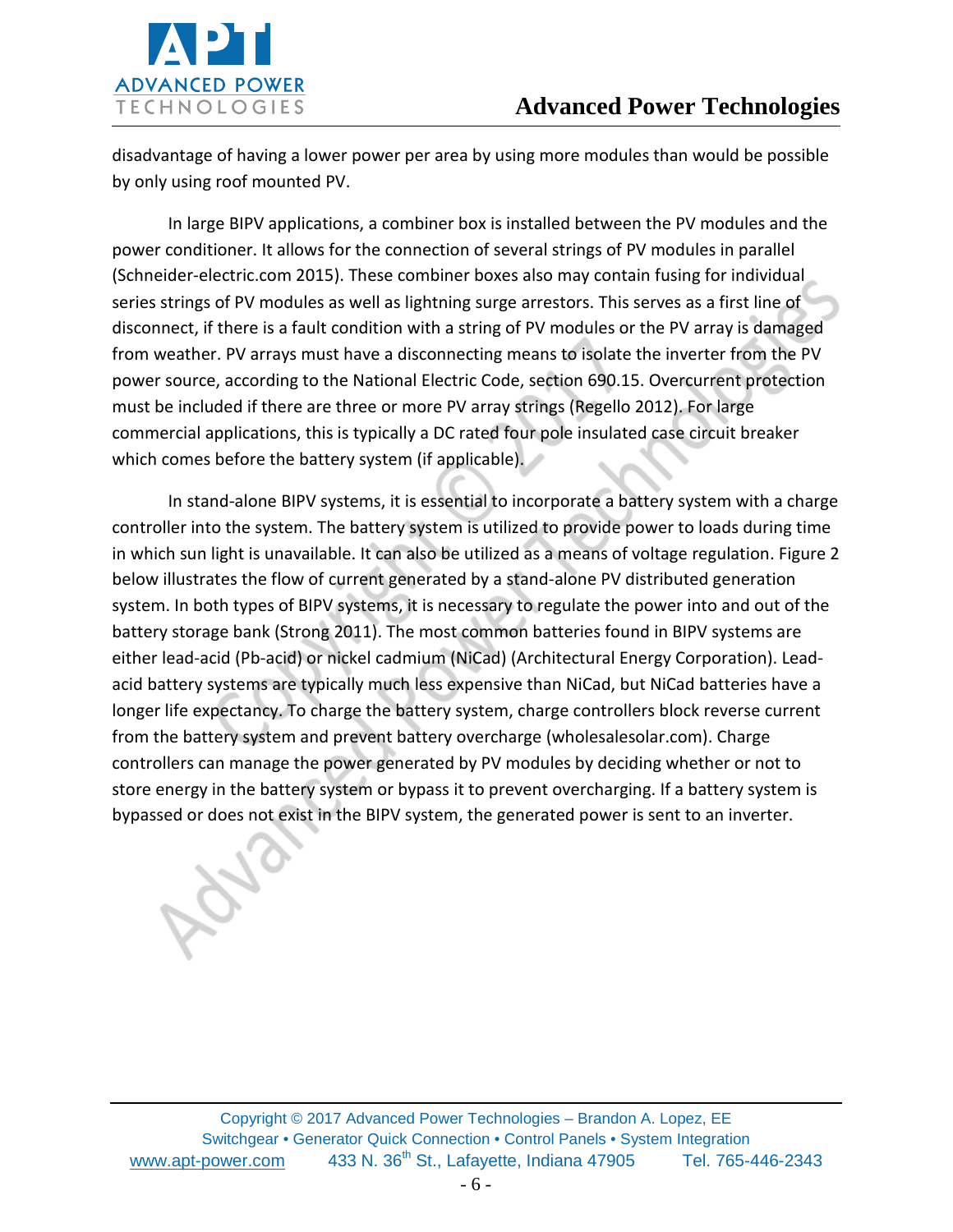



Figure 2. Current flow in a stand-alone PV distributed generation system

The most integral part BOS component to BIPV systems is the power inverter. The majority of loads that are used today in society are made to utilize alternating current. Photovoltaic modules only produce direct current. Since this is the case, the direct current needs to be power conditioned to be transformed into a usable form for typical loads. There are two types of inverters that can be utilized in a BIPV system.

The first type of inverter is a DC to DC inverter. A DC to DC inverter is used as a means of maximum power point tracking (MMPT). MMPT is a way to account for the non-linear complexities introduced by a dynamic environment in order to produce the greatest power generating efficiency out of a solar array. An MMPT algorithm allows for the monitoring of a solar array's current-voltage, or I-V curve, and tracks the point on the curve that will produce the most power. The inverter controller utilizes one of several maximum power point tracking algorithms in order to optimize the power delivered to the load. Maximum power point tracking is especially useful in BIPV applications that have façades that are wrapped with PV modules. Shading of façade-mounted PV modules offer more variations and complexities based on the time of day and solar irradiance. By tracking the point of maximum power using a DC to DC converter, BIPV systems can continue to generate power efficiently, even through dynamic environmental conditions. DC to DC inverters also offer a level of voltage regulation for the output of the system. As the battery system's stored energy decreases, the battery voltage decreases as well. This under voltage condition could cause loads malfunction. DC voltage regulation is especially useful in systems that use the DC current to feed loads directly such as battery chargers, DC pumps, and DC fed appliances.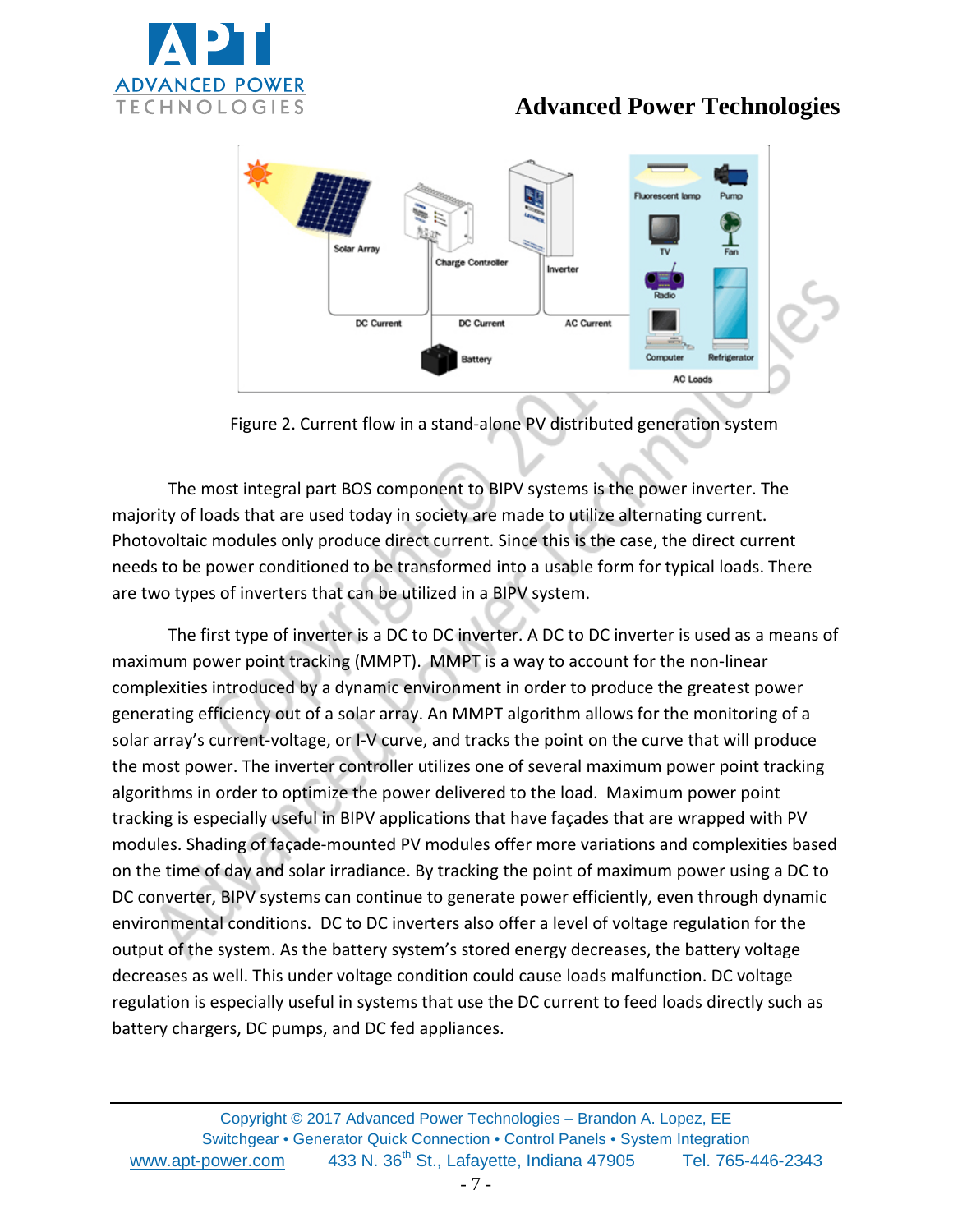

The second and most critical type of inverter used in BIPV systems is a DC to AC inverter. This type of inverter is used in both stand-alone and gird connected BIPV systems. Once the PV modules generate direct current, it is necessary to either store the energy for future use, use the energy immediately, or sell excess energy to the utility. In applications with a battery system, the finite capacity of the battery bank may be less than the amount of energy being produced by the BIPV array. The excess energy could be used immediately with a DC panelboard to power DC loads. When considering a BIPV system, the only time there will not be an AC to DC inverter is when the system is exclusive to serving DC Loads.

In grid connected BIPV systems, a DC to AC inverter is not only able to transform the generated DC into an output that conforms to utility power quality standards, but also control utility interconnection. In the event that the utility suffers a power outage, the DC to AC inverter should automatically disconnect the BIPV system from the utility source. A schematic diagram of a small BIPV system with a grid connection (tie) inverter is shown in figure 3. It is highly recommended that continuously grid connected BIPV systems utilize an inverter with automatic paralleling controls with anti-islanding protection. Islanding is a condition in which the BIPV array is still paralleled with the utility even though the utility may be experiencing an outage. The result is that the BIPV array will try to supply power to the remaining grid connected loads. This may place extreme strain that the BIPV system was not designed to support and cause unnecessary damage to the system.



Figure 3: Small Grid Connected PV System Schematic with Anti-Islanding Disconnect

The grid connected system, establishes a two-way flow of electricity. In this scheme, the utility can be used as both a backup power source and a place to sell excess electricity. Selling electricity to the utility is desirable to BIPV system owners because the highest demand for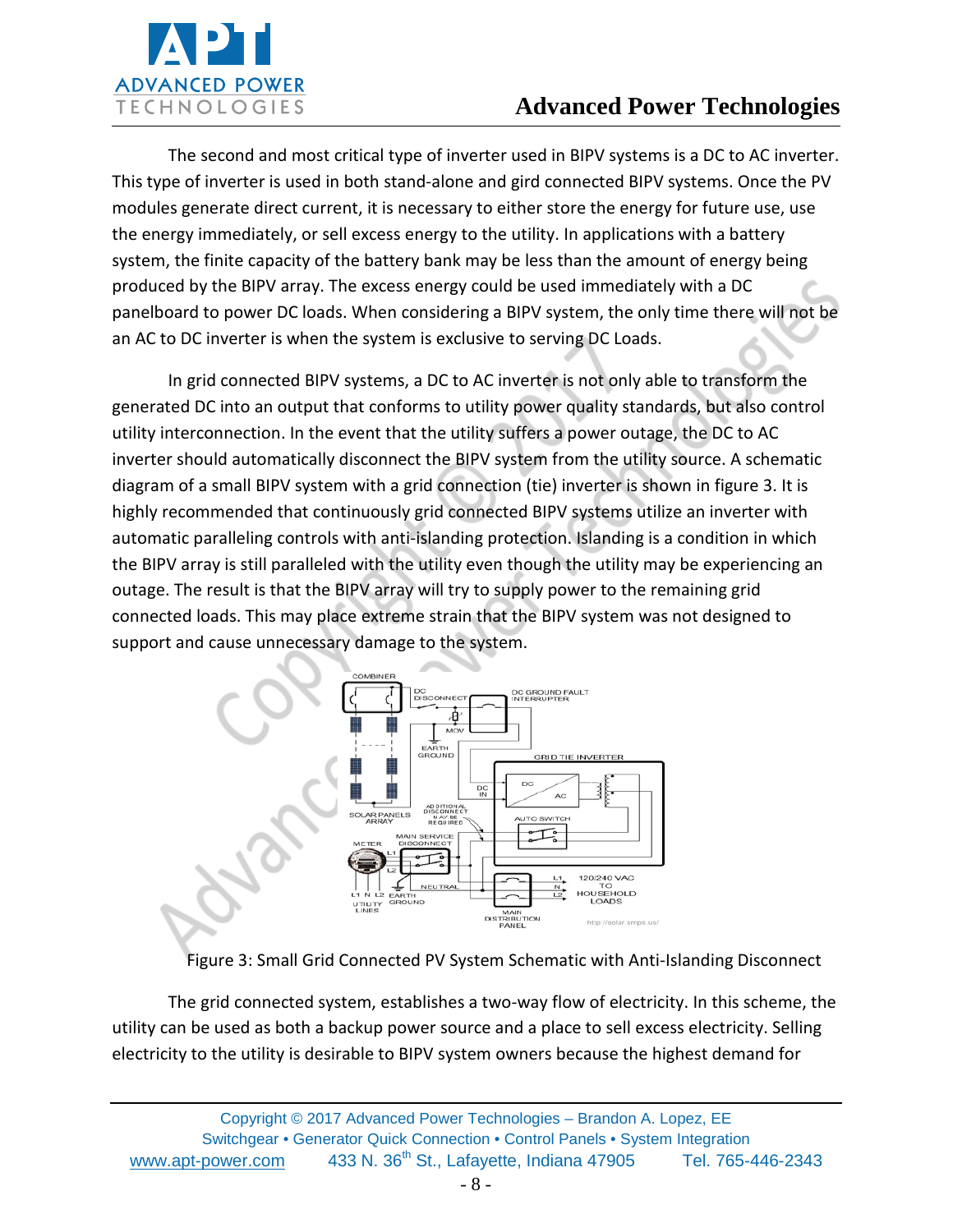

utilities comes during the afternoon, which is the peak time of PV power production. Not only does this utilize excess BIPV generated electricity effectively, but also gives BIPV owners net metering credit towards their utility bill. In the U.S., section 1251 of the EPAct of 2005 states that utility customers that generate electricity with an eligible on-site generating facility and deliver electricity to local distribution facilities are able to have the amount of energy put onto the grid credited as an offset to their electric bill for that billing period. Having a grid connected BIPV system is advantageous because it essentially allows for using the utility as an infinite place to store energy in the form of a bill credit (ferc.gov). The BIPV system owner would then be able to use a single meter after their building's AC distribution panel(s) which meters both their imported and exported electricity. This allows the utility to charge or pay for the difference in electricity.

For BIPV owners, there is also another scheme of being paid for supplying the utilities with energy produced. Feed-in tariff programs are performance based in the sense that they encourage a long term contract between BIPV system owners and utilities which pays a higher rate per kWh for supplying electricity from the solar array (eia.gov). The reason is the aforementioned fact that PV arrays typically generate their maximum electrical output during peak demand hours of the day for utilities. With the utilities putting less stress on their distribution equipment during peak demand times, they are able to increase the lifespan of equipment and use less non-renewable resources for electricity production.

With the U.S. federal government implementing policy and regulation that encourages distributed generation with renewable resources, the question becomes, "Is it worth it to go solar?" In order to decide whether or not the implementation of building-integrated photovoltaic is economically feasible for a given project, all aspects of photovoltaic balance of system economics must be evaluated as well as any federal or local government incentives that may be available.

Key elements of concern when evaluating the possibility of implementing BIPV within a building project include environmental considerations (the average solar irradiance of the area, temperature), building demand schedule (hours of operation), and the availability of a secondary power source or energy storage system. It would make little to no sense to use if the building in question or future site plan is observed to be shaded most of the day, or the typical demand is only during the night. Another challenge facing BIPV systems is the fact that they are mounted directly to building surfaces, thus leaving no space underneath the modules for cooling (James et al. 2011). This cooling problem, unless addressed by technological advances, will result in performance losses that could impact the economic feasibility of BIPV systems.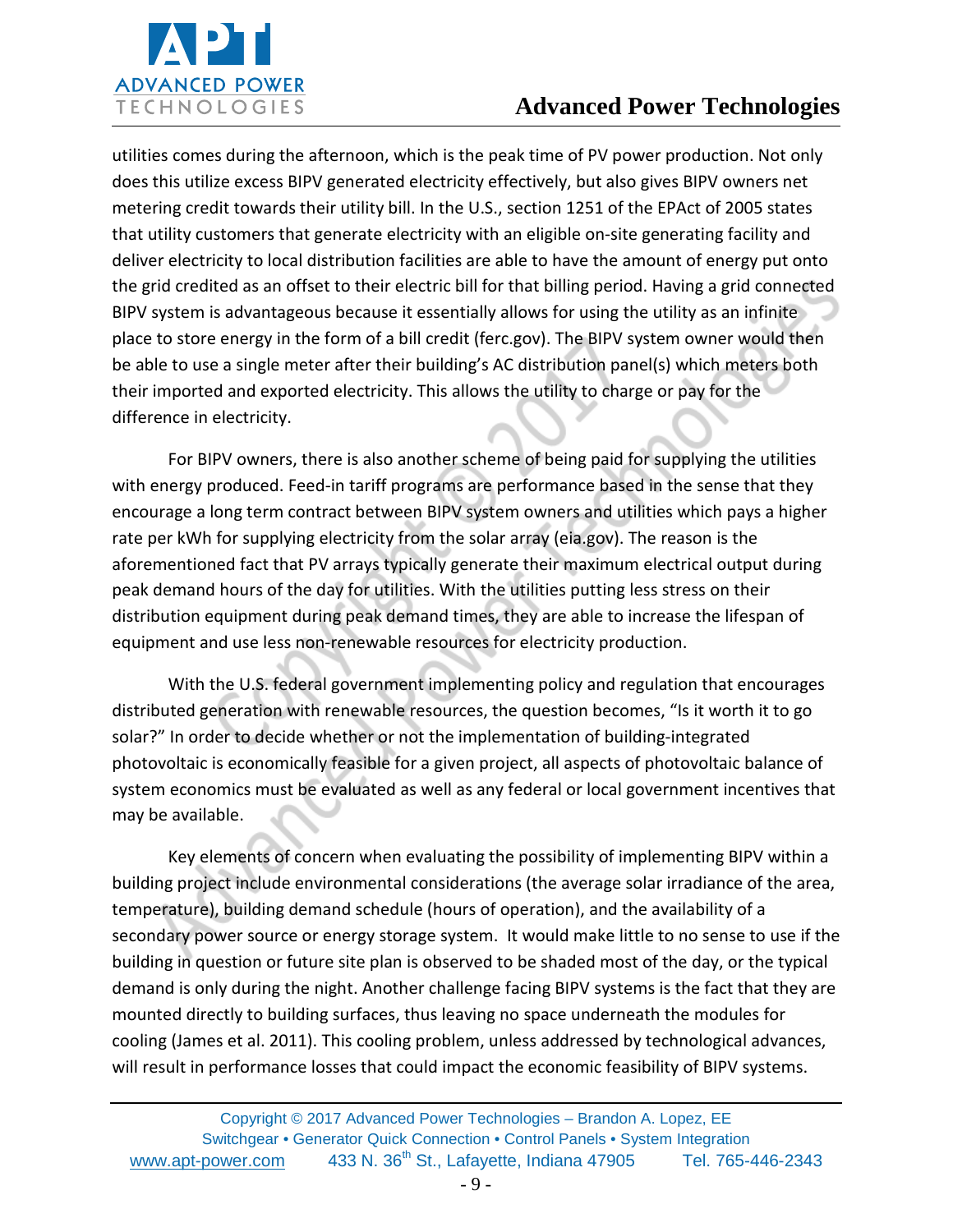

One technology that needs further development in order to become a viable option is to harvest the heat from BIPV systems for use as a heating source for the inside of the building. This would create a solar combined heat and power (SCHP) system, but this type of technology for large scale applications is still under active research and development and has implementation issues still to be addressed, according to the Strategic Environmental Research and Development Program (SERDP).

With the global market being in a constant state of evolution and many variable system configurations available, statistics on present installation, equipment, and operation and management prices are not "one size fits all" and readily available. Current economic trends do show progression toward photovoltaic products becoming more competitively priced in addition to becoming more efficient. In fact, data has shown that "costs for PV-generated electricity have decreased nearly 96% over the past 30 years," (Architectural Energy Corporation). With the development of less expensive thin-film PV technologies, the unit costs of PV modules for BIPV systems have become more economically feasible (Architectural Energy Corporation). According to the Architectural Energy Corporation, in terms of the cost of the raw building materials for a building's façade, photovoltaics rank second after polished stone per square foot. Unpolished stone, glass wall systems, and stainless steel all rank as less expensive building materials (Architectural Energy Corporation). Although PV building materials rank on the higher side of construction materials, an economic advantage is realized due to the fact that the other materials will not generate anything useful through the life of their installation and are only for aesthetics. The PV modules can serve in both functions, being both aesthetically pleasing and produce an energy cost savings; thus, offsetting the building material cost.

Installation costs can widely vary based on several factors. In BIPV applications, again the cost of installation will be offset by the need to install a construction material, whether it is PV modules or traditional construction materials. Additional costs may be incurred based on the size of the PV modules used and intricacies of the installation. PV modules that are smaller may take more time to install, resulting in a higher installation cost from the contractor (James et al. 2011). In stand-alone BIPV systems, the need for an energy storage system by way of batteries also adds a substantial amount to the equipment, installation, and lifecycle costs.

According to the Architectural Energy Corporation, "Economic trends indicate that the price of BIPVs will continue to decrease while the efficiency of PV-generated electricity will continue to increase" (Architectural Energy Corporation). As this trend continues over time, the hope is that within the next few decades, the cost of using PV based systems will be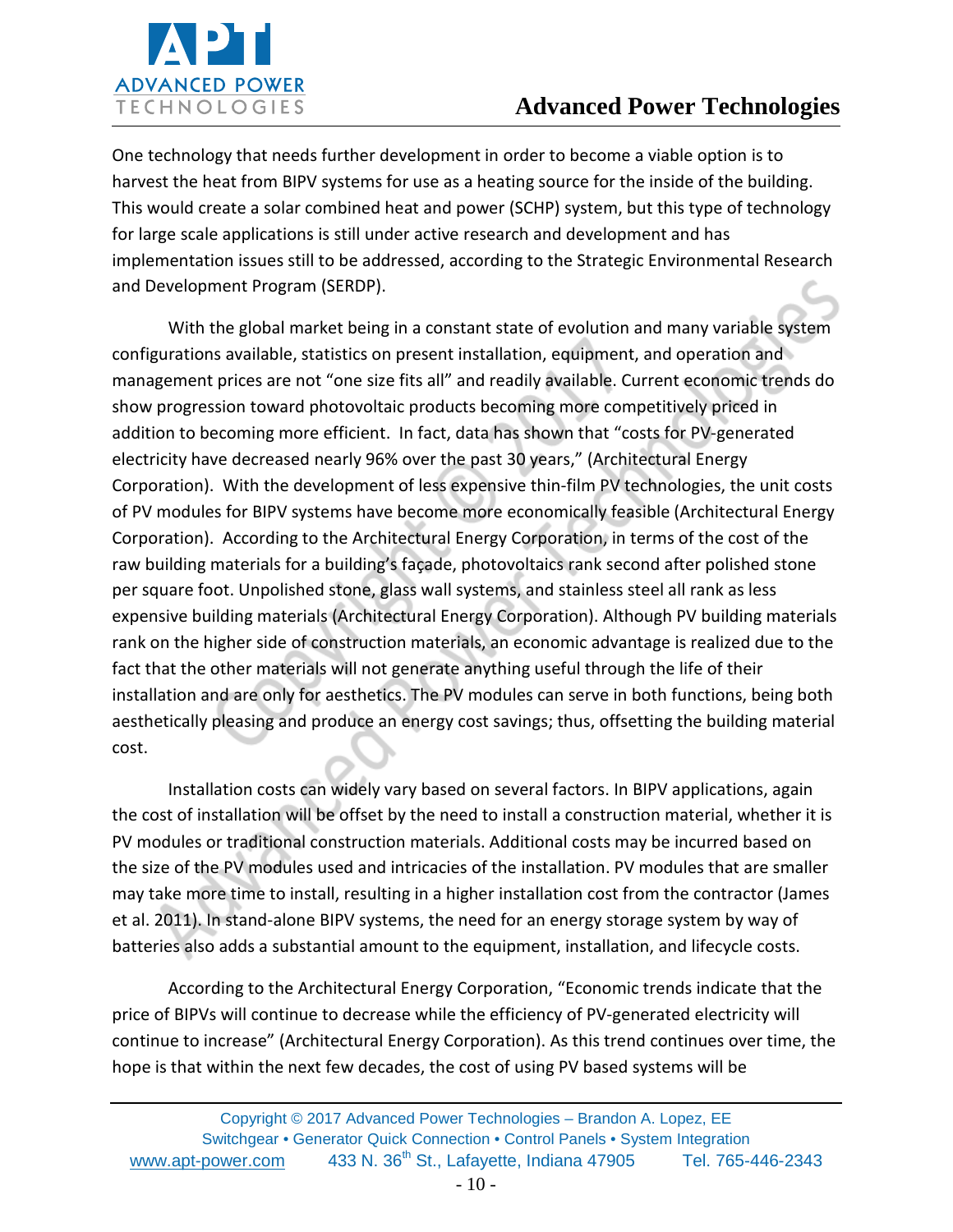

comparable or cheaper per kWh than the cost of traditional utility electricity. Although there is a large interest in BIPV from public policy makers, solar energy stakeholders, and scientists in research and development, BIPV systems account for a very small fraction of globally installed distributed generation systems (James et al. 2011). Solar projects and BIPV still has a long way to go before it can be considered as "taking off". With more technological advances on the horizon, in addition to the development of standard practices, BIPV systems will likely become a more prominent part of the distributed generation as a supplementary energy source, in the decades to come.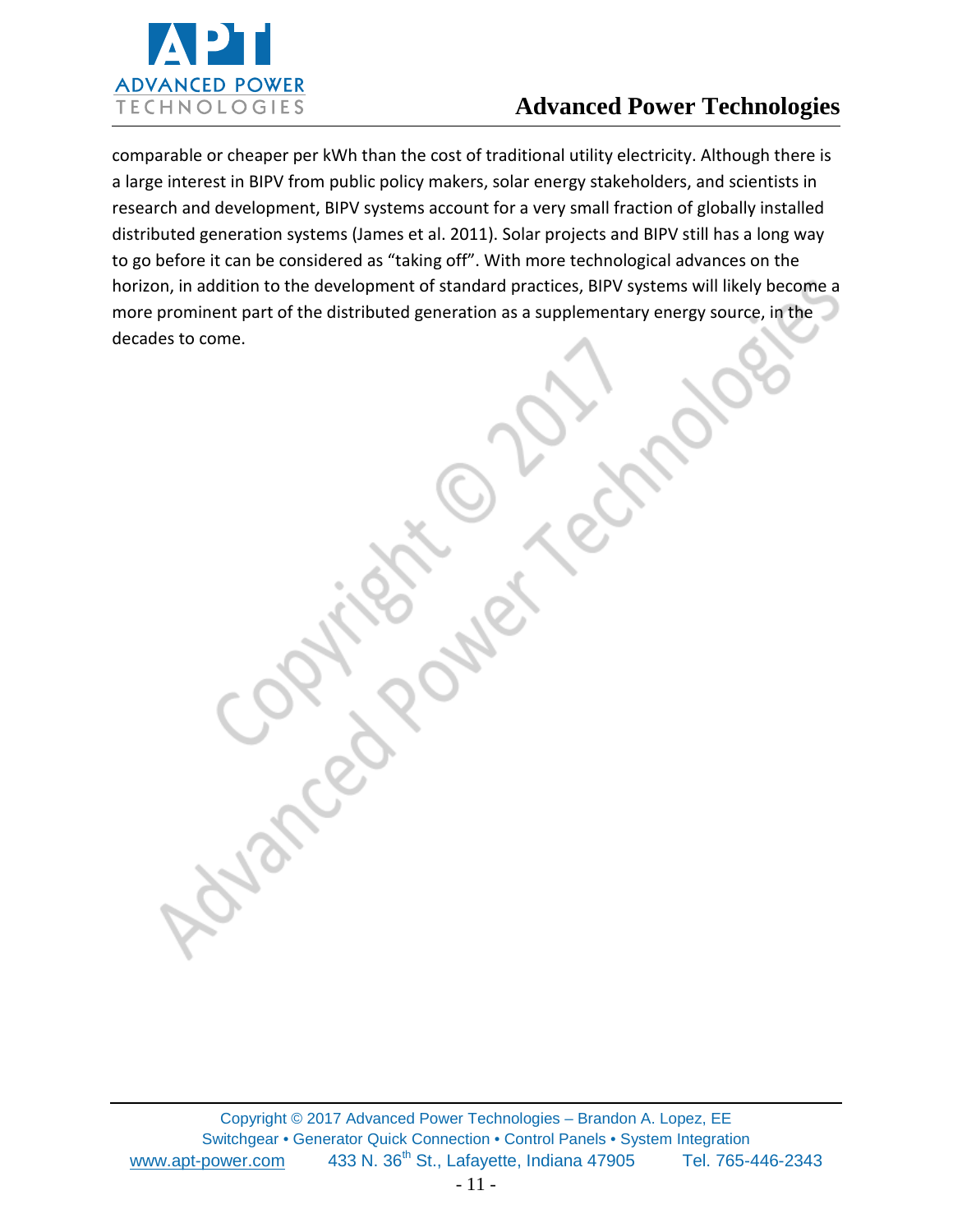

#### **Works Cited**

"CIS Tower: Solar Reaches the Heavens." *CIS Tower Solar Cladding Reaches the Heavens |* 

*Solarcentury*. Solarcentury, n.d. Web. 6 Dec. 2015.

<http://www.solarcentury.com/uk/case-studies/cis-tower/>.

"Design Brief: BUILDING INTEGRATED PHOTOVOLTAICS." *Energy Design Resources*.

Architectural Energy Corporation, Boulder, CO, n.d. Web. 07 Dec. 2015.

<https://energydesignresources.com/media/1756/EDR\_DesignBriefs\_integphotovoltaic

s.pdf?tracked=true>.

Eiffert, Patrina, Ph.d, and Gregory J. Kiss. "Building-Integrated Photovoltaic Designs for Commercial and Institutional Structures A Sourcebook for Architects." *Building-Integrated Photovoltaic Desings for Commerical and Institutional Structures: A Sourcebook for Architects* (2000): 1-92. *National Renewable Energy Laboratory*. U.S. Department of Energy, Feb. 2000. Web. 6 Dec. 2015.

<http://www.nrel.gov/docs/fy00osti/25272.pdf>.

"Feed-in Tariff: A Policy Tool Encouraging Deployment of Renewable Electricity Technologies." *Feed-in Tariff: A Policy Tool Encouraging Deployment of Renewable Electricity Technologies*. U.S. Energy Information Administration - EIA - Independent Statistics and Analysis, 30 May 2013. Web. 07 Dec. 2015.

<https://www.eia.gov/todayinenergy/detail.cfm?id=11471>.

Goldenberg, Serge. "Schneider Electric Solar Catalog 2015/2016." *Schneider Electric Solar* 

*Catalog 2015/2016* (2015): 1-65. *Schneider Electric | Solar Inverters & Solutions*.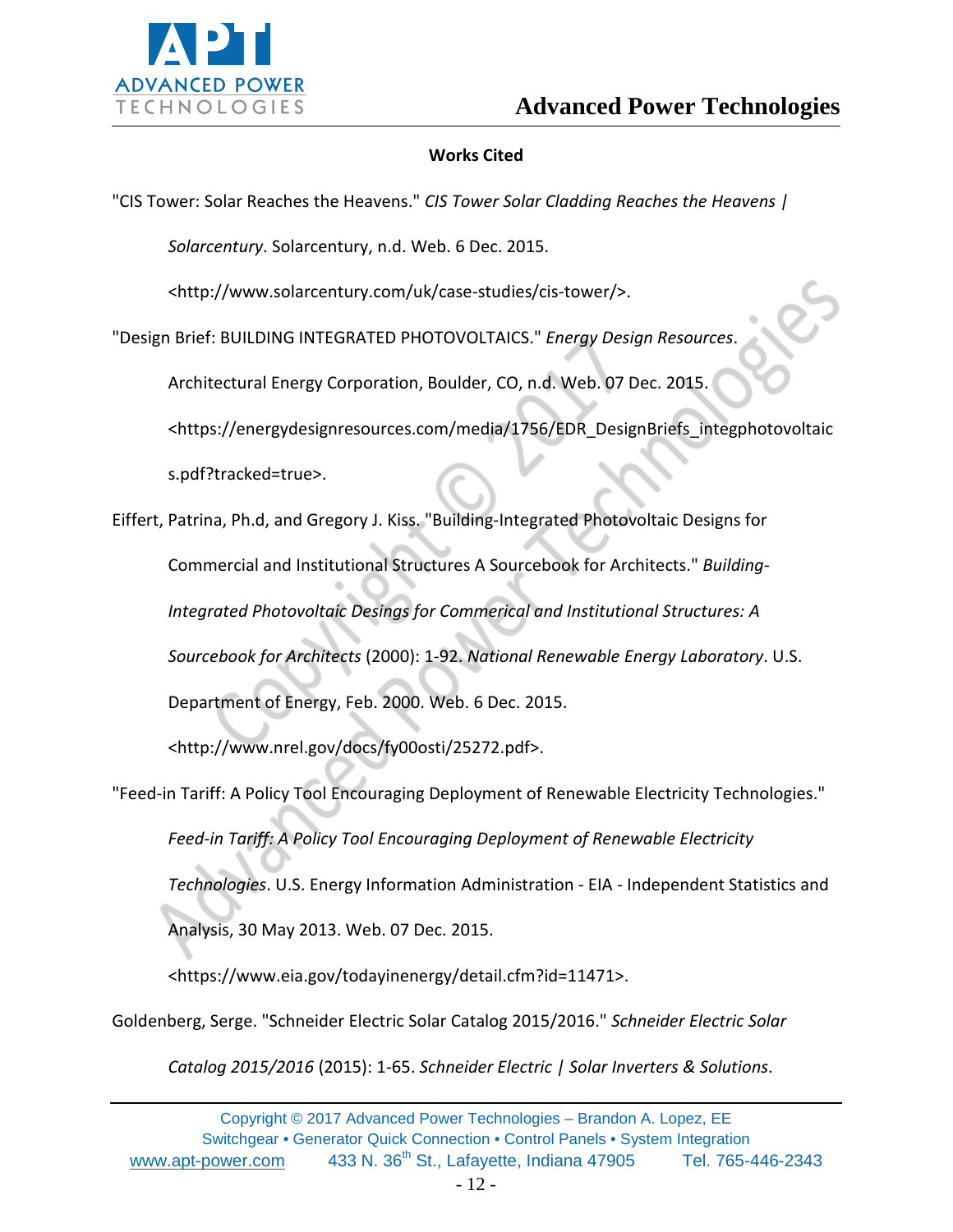

Schneider Electric. Web. 07 Dec. 2015. <http://cdn.solar.schneider-electric.com/wp-

content/uploads/2015/07/SE\_Catalog\_2015\_eng\_sm.pdf>.

"H. R. 6—368." *EPAct 2005* (2005): 368-69. *Federal Energy Regulatory Commission*. Federal

Energy Regulatory Commission, 2005. Web. 07 Dec. 2015.

<http://www.ferc.gov/industries/electric/indus-act/section-1241.pdf>.

Haley, Usha C.V. "Government Policy and Firm Strategy in the Solar Photovoltaic Industry." *California Management Review* 54.1, Special Issue: Environmental Management and Regulatory Uncertainty (2011): 17-38. Web.

Hayter, S. J., and R. L. Martin. "Photovoltaics for Buildings Cutting-Edge PV." *Photovoltaics for Buildings Cutting-Edge PV* (1998): 1-11. *National Renewable Energy Laboratory*. U.S. Department of Energy, Nov. 1998. Web. 6 Dec. 2015.

<http://www.nrel.gov/docs/fy99osti/25764.pdf>.

- "Introduction to Charge Controllers." *Introduction to Charge Controllers*. Wholesale Solar, n.d. Web. 07 Dec. 2015. <http://www.wholesalesolar.com/solar-information/chargecontroller-article#Whatisachargecontroller>.
- Regello, Rosemary. "Photovoltaic Tutorial: Step-By-Step Guide to Going Solar." *Step-By-Step Guide to Installing a Solar Photovoltaic System*. TheCityEdition.com, 2012. Web. 07 Dec.

2015. <http://www.thesolarplanner.com/steps\_page8.html>.

Strong, Steven. "Building Integrated Photovoltaics (BIPV)." *Building Integrated Photovoltaics (BIPV)*. National Institute of Building Sciences, 27 Dec. 2011. Web. 06 Dec. 2015.

<http://www.wbdg.org/resources/bipv.php>.